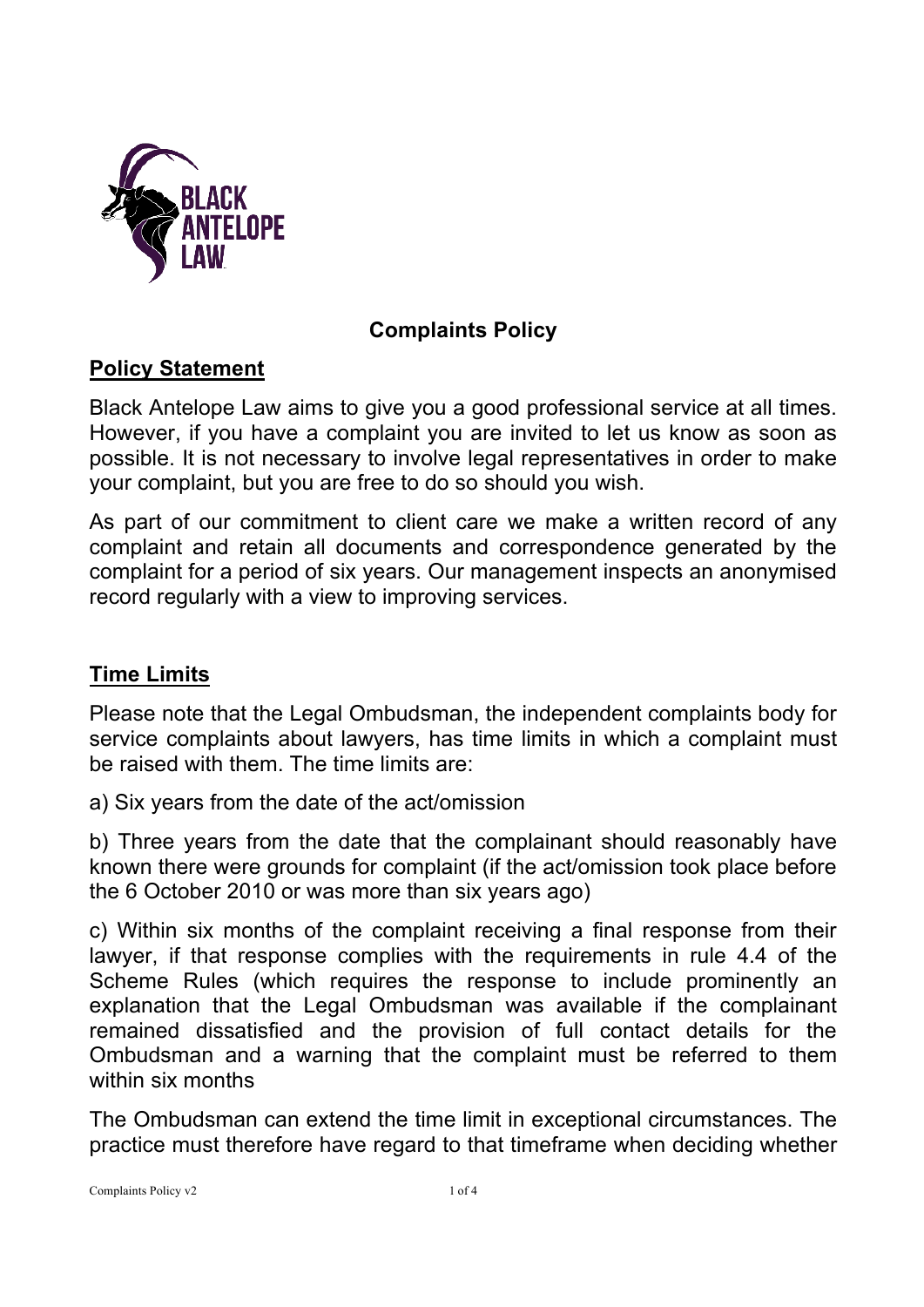they are able to investigate your complaint. The practice will not therefore usually deal with complaints that fall outside of the Legal Ombudsman's time limits.

## **Who Else Can You Complain To?**

The Ombudsman will also only deal with complaints from consumers. This means that only complaints from the practice's clients are within their jurisdiction. Non-clients who are not satisfied with the outcome of the practice's investigation should contact the Bar Standards Board rather than the Legal Ombudsman.

It should be noted that it may not always be possible to investigate a complaint brought by a non-client. This is because the ability of the practice to satisfactorily investigate and resolve such matters is limited and complaints of this nature are often better suited to the disciplinary processes maintained by the Bar Standards Board. Therefore, the practice will make an initial assessment of the complaint and if they feel that the issues raised cannot be satisfactorily resolved through the practice's complaints process, they will refer you to the Bar Standards Board.

#### **Complaints Made by Telephone**

You may wish to make a complaint in writing and, if so, please follow the procedure set out below under "Complaints Made in Writing". However, if you would rather speak on the telephone about your complaint then please ask for the Head of Legal Practice. If the complaint is about the Head of Legal Practice, please ask to speak to a member of the complaints panel. The person you contact will make a note of the details of your complaint and what you would like to have done about it. S/he will discuss your concerns with you and aim to resolve them. If the matter is resolved s/he will record the outcome, check that you are satisfied with the outcome and record that you are satisfied. You may also wish to record the outcome of the telephone discussion in writing.

If your complaint is not resolved on the telephone you will be invited to write to us about it so it can be investigated formally.

#### **Complaints Made in Writing**

Please give the following details:

• Your name and address;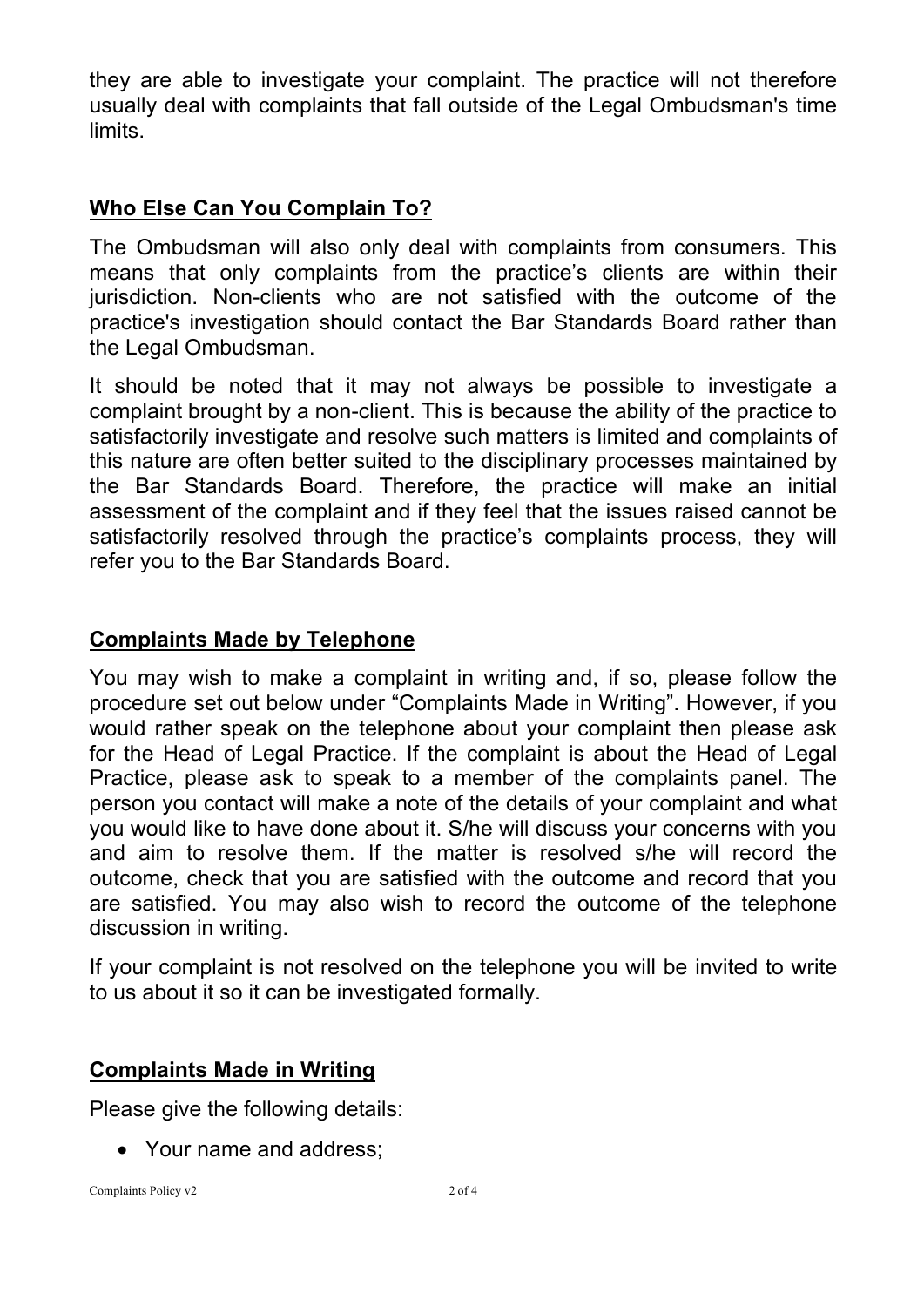- Which staff member you are complaining about;
- The detail of the complaint; and
- What you would like done about it.

Please address your letter to the Head of Legal Practice, Black Antelope Law, 344-354 Gray's Inn Road, London WC1X 8BP. We will, where possible, acknowledge receipt of your complaint within two business days and provide you with details of how your complaint will be dealt with.

Our practice has a panel headed by the Head of Legal Practice and made up of experienced members of staff which considers any written complaint. Within 21 days of your letter being received the head of the panel or their deputy in their absence will appoint a member of the panel to investigate it. If your complaint is against the head of the panel, the next most senior member of the panel will investigate it. In any case, the person appointed will be someone other than the person you are complaining about.

The person appointed to investigate will write to you as soon as possible to let you know they have been appointed and that they will reply to your complaint within 21 days. If they find later that they are not going to be able to reply within 21 days, they will set a new date for their reply and inform you. The reply will set out:

- The nature and scope of his investigation;
- Their conclusion on each complaint and the basis for any conclusion; and
- If they find that you are justified in your complaint, their proposal for resolving the complaint.

# **Confidentiality**

All conversations and documents relating to the complaint will be treated as confidential and will be disclosed only to the extent that is necessary. Disclosure will be to the Head of Legal Practice and/or members of the complaints panel and to anyone involved in the complaint and its investigation. The Bar Standards Board is entitled to inspect the documents and seek information about the complaint when discharging its auditing and monitoring functions.

# **Alternative Dispute Resolution**